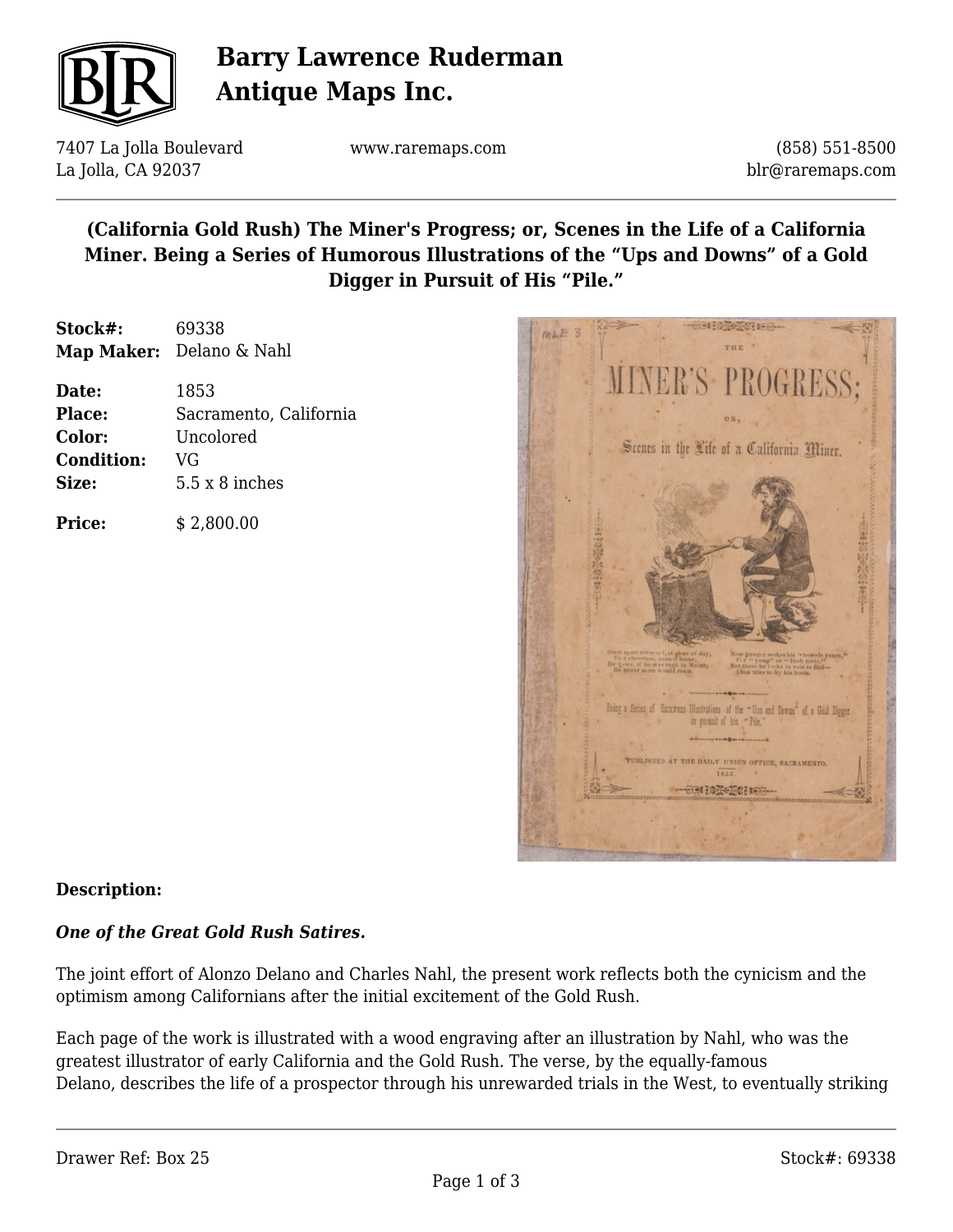

# **Barry Lawrence Ruderman Antique Maps Inc.**

7407 La Jolla Boulevard La Jolla, CA 92037

www.raremaps.com

(858) 551-8500 blr@raremaps.com

### **(California Gold Rush) The Miner's Progress; or, Scenes in the Life of a California Miner. Being a Series of Humorous Illustrations of the "Ups and Downs" of a Gold Digger in Pursuit of His "Pile."**

gold, and being able to return back home to his family in the East. It starts:

*A Pilgrim from the Eastern shore Stood on Nevada's strand: A tear was in his hither eye, A pickaxe in his hand. A tear was in his hither eye-- And in his left, to match, There would have been another tear, But for a healing patch.*

Immediately after he discovers gold, still disheveled "The Pilgrim Vamoseth the Diggings":

*He drops his pick, his pan is left, He e'en neglects his pipe, He leaves the diggings far behind, His purse he holds with iron gripe. Resolved to dig and toil no more, Nor more in dreams to trust, His well filled bag upon his back, Of pure and shining dust.*

Finally returned to his family "The Pilgrim in the Bosom of his Family":

*His wardrobe changed, behold him now, In affluence and pride, Surrounded by the forms he loves, With joy on every side! Pressed closely to his heart he holds His wife and children dear, The latter shouting madly, while The former drops a tear.*

The cover includes the following verses:

*Once more returned, at close of day,*